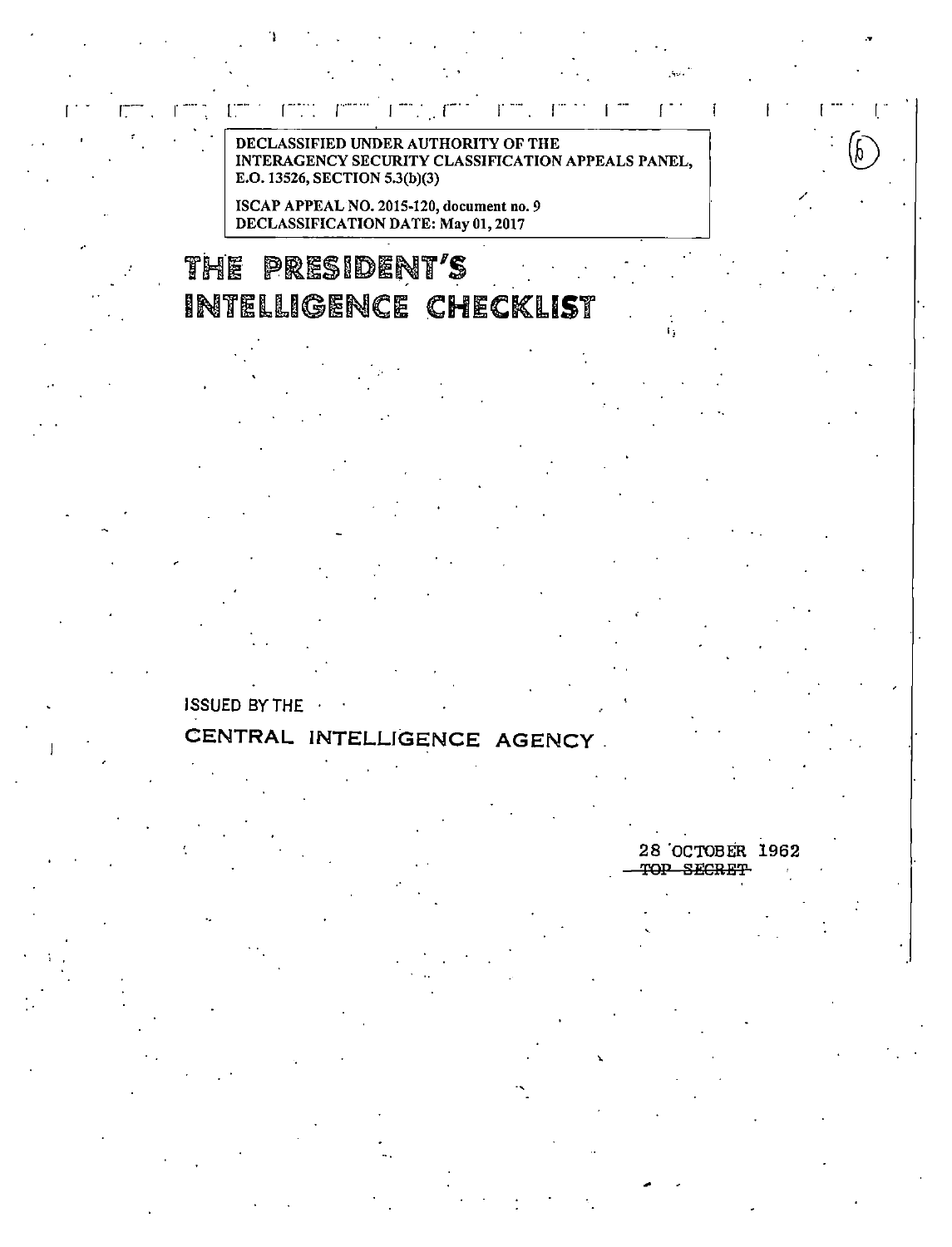

Withheld under statutory authority of the Central Intelligence Agency Act of 1949 (50 U.S.C., section  $3507$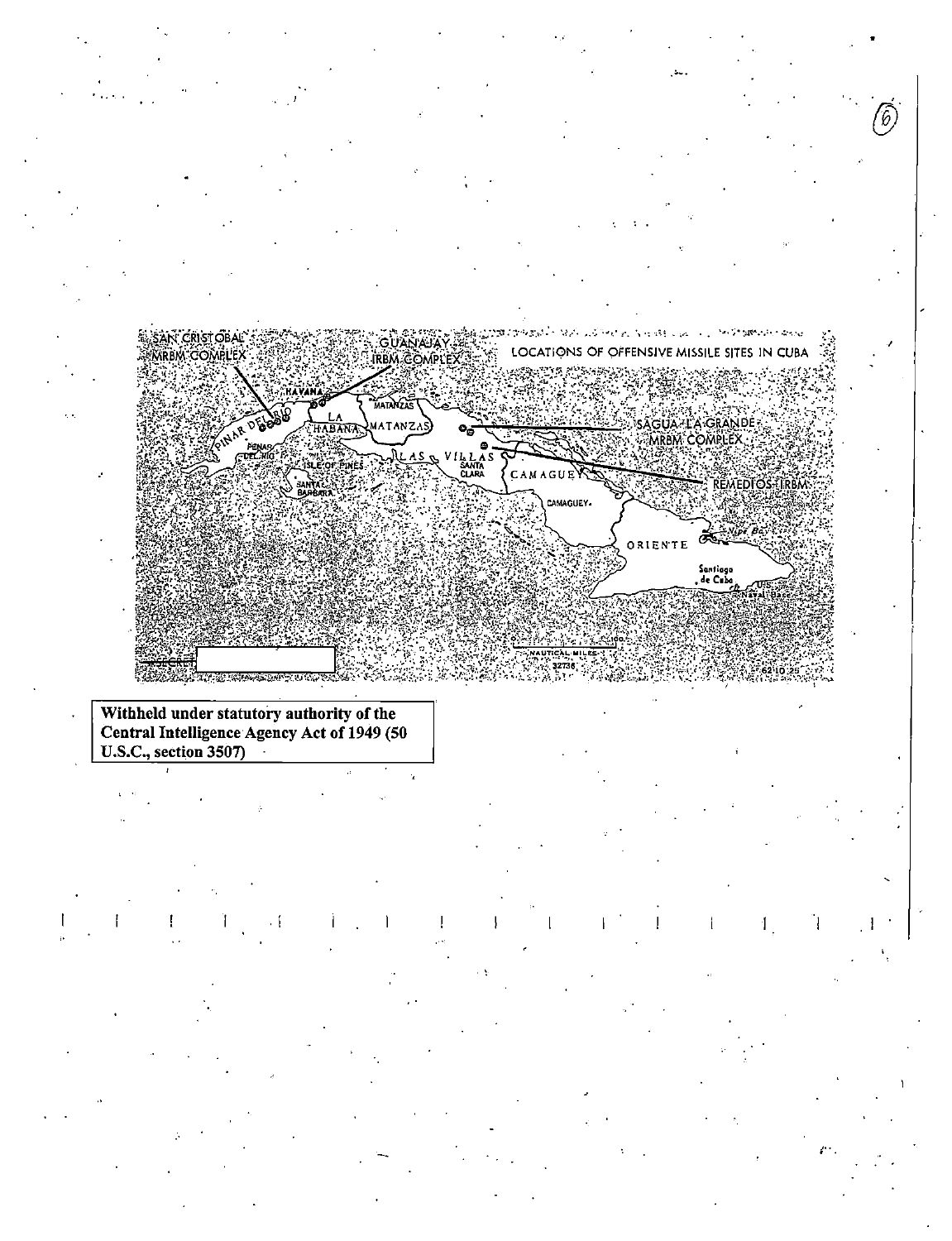### LATE ITEM

 $\frac{1}{2}$ 

 $\mathcal I$ 

 $\mathbf{L}$ 

 $\mathcal{F}$ 

The story in New Delhi is that Moscow has told<br>the Indians that they need not expect to get any MIG<br>aircraft as long as hostilities with China are in progress.  $\sim 100$  $\sim$ 

 $\mathcal{A}$ 

 $\label{eq:3.1} \mathbb{E} \left[ \mathbb{E} \left[ \mathbb{E} \left[ \mathbb{E} \left[ \mathbb{E} \left[ \mathbb{E} \left[ \mathbb{E} \left[ \mathbb{E} \left[ \mathbb{E} \left[ \mathbb{E} \left[ \mathbb{E} \left[ \mathbb{E} \left[ \mathbb{E} \left[ \mathbb{E} \left[ \mathbb{E} \left[ \mathbb{E} \left[ \mathbb{E} \left[ \mathbb{E} \left[ \mathbb{E} \left[ \mathbb{E} \left[ \mathbb{E} \left[ \mathbb{E} \left[ \mathbb{E} \left[ \mathbb{$ 

Ť

# For The President Only-Fop Secret

Å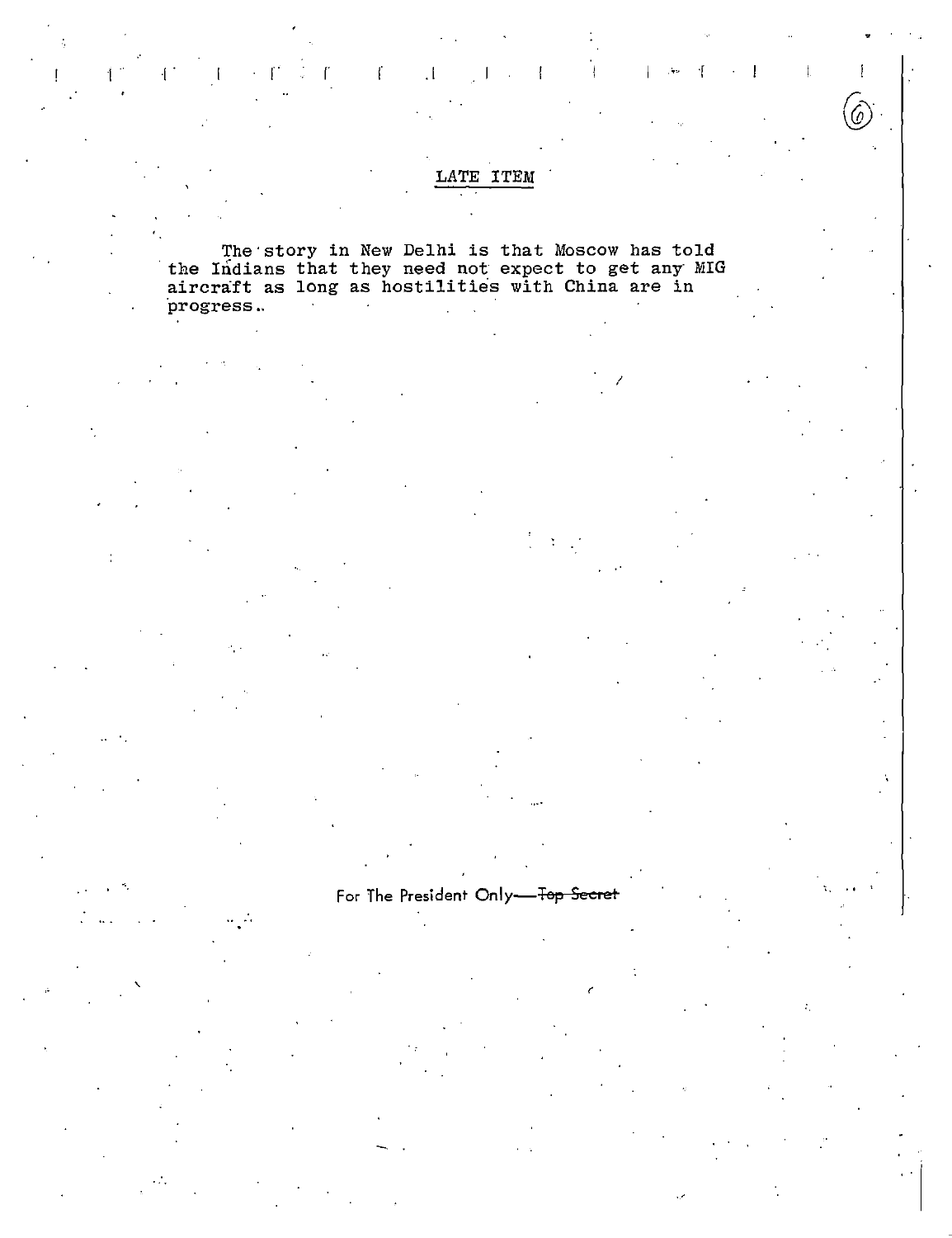1. Cuba a. On the basis of aerial photographs obtained from· missions 'flown .on Friday and Saturday, we estimate that all 24 MRBM missile launchers· are now fully operational.

(ii. ). For a set of the field of the set of the set of the set of the set of the set of the set of the set of the set of the set of the set of the set of the set of the set of the set of the set of the set of the set of

·""·

b. No new MRBM or IRBM sites<br>were detected. However, construction However, construction of the· IRBM sites is proceeding at a rapid pace, and missile support equipment is being moved into the Guanajay<br>complex. At the MRBM sites, a fast At the MRBM sites, a fast  $\cdot$ check-out of the entire missile-launch force is underway.

c. There has been no let-up in the construction of what we think are<br>nuclear storage facilities. One at nuclear storage facilities. Guanajay is just about completed. The pattern of nuclear storage facilities is now pretty clear--one for each launch site.

d. Camouflage against aerial photography is becoming more effective. Automatic anti-aircraft weapons have also been deployed around many of the missile sites in the past few days.

e; We now assume 'that operations of the SA-2 air defense network are completely integrated. Judging by the microwave relay towers at some of the MRBM and IRBM sites, development of .command and control communications systems for these missiles is fairly well advanced.

(Cont'd)

For The President Only-Tep Secret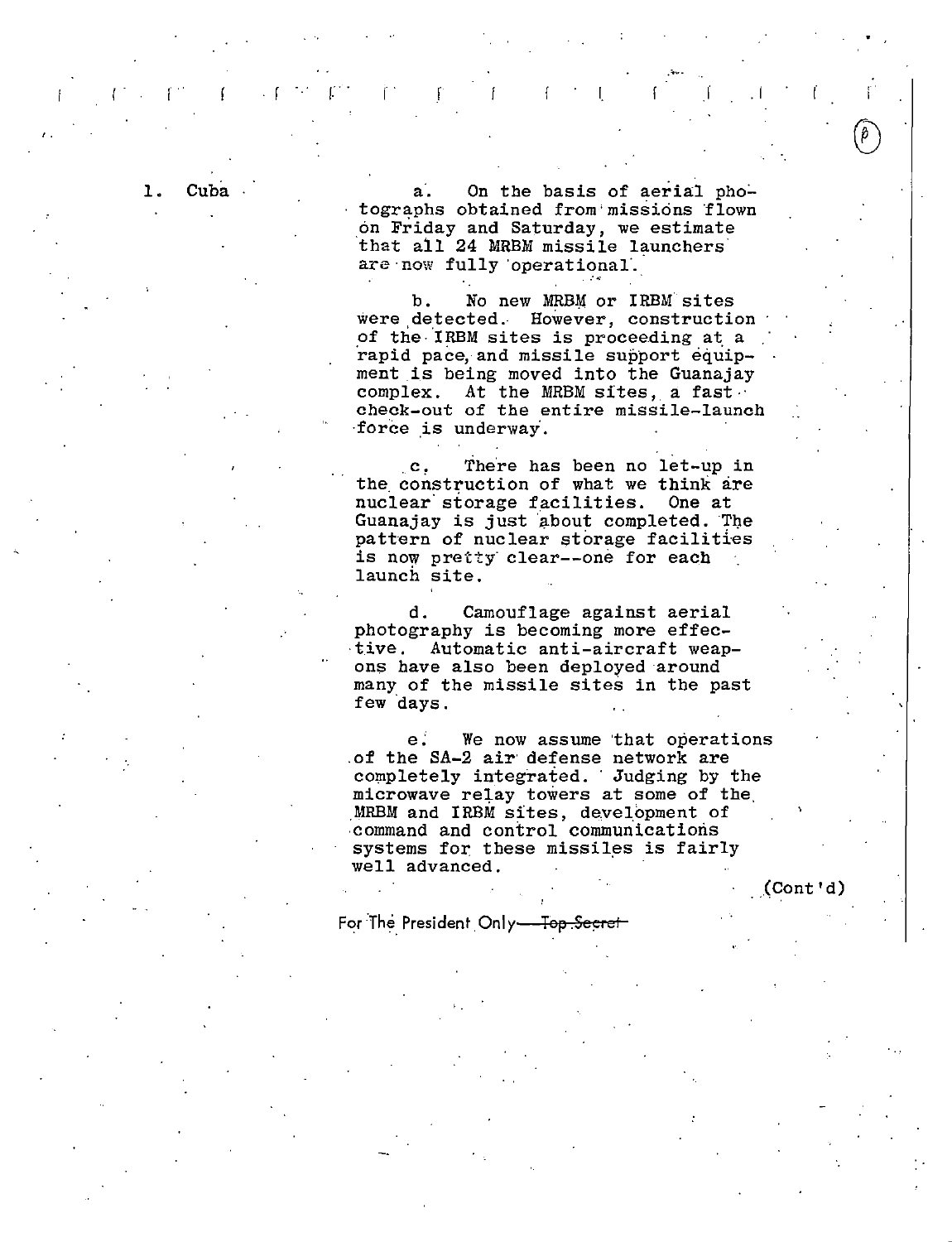We do not have all the facts in hand yet, but there is a good . chance that the  $U-2$  aircraft lost yesterday over the Banes area was knocked down by an SA-2 missile;

l .. r ·· ·· r ·· *r* . I r .r · . r

g\_. Yesterday we 'picked up a mes5age, evidently originating from a Cuban-based transmitter', instructing recipients in Latin America to destroy "any kind of Yankee property" and to "organize solidarity demonstrations. in order to attack Yankee embassies and seize the largest possible number of documents." We are not. sure how much significance, if any, to attach to this, but note that it fits with what we know of Communist plans· in the event of a US move against Cuba.

h. Foreign Minister Raul Roa is due in New York today presumably to urge U Thant to accept Castro's<br>invitation to make a quick visit to Cuba. The last word we have suggests<br>that Thant leans in favor of the idea.

### 2. Bloc Shipping a. · We now count nine Soviet

ships (6 tankers; 3 dry cargo) en route to Cuba. By our calculations, the tanker Grozny should have en tered the quarantine zone early this morning.

 $(Cont'd)$ 

For The President Only-Top Secret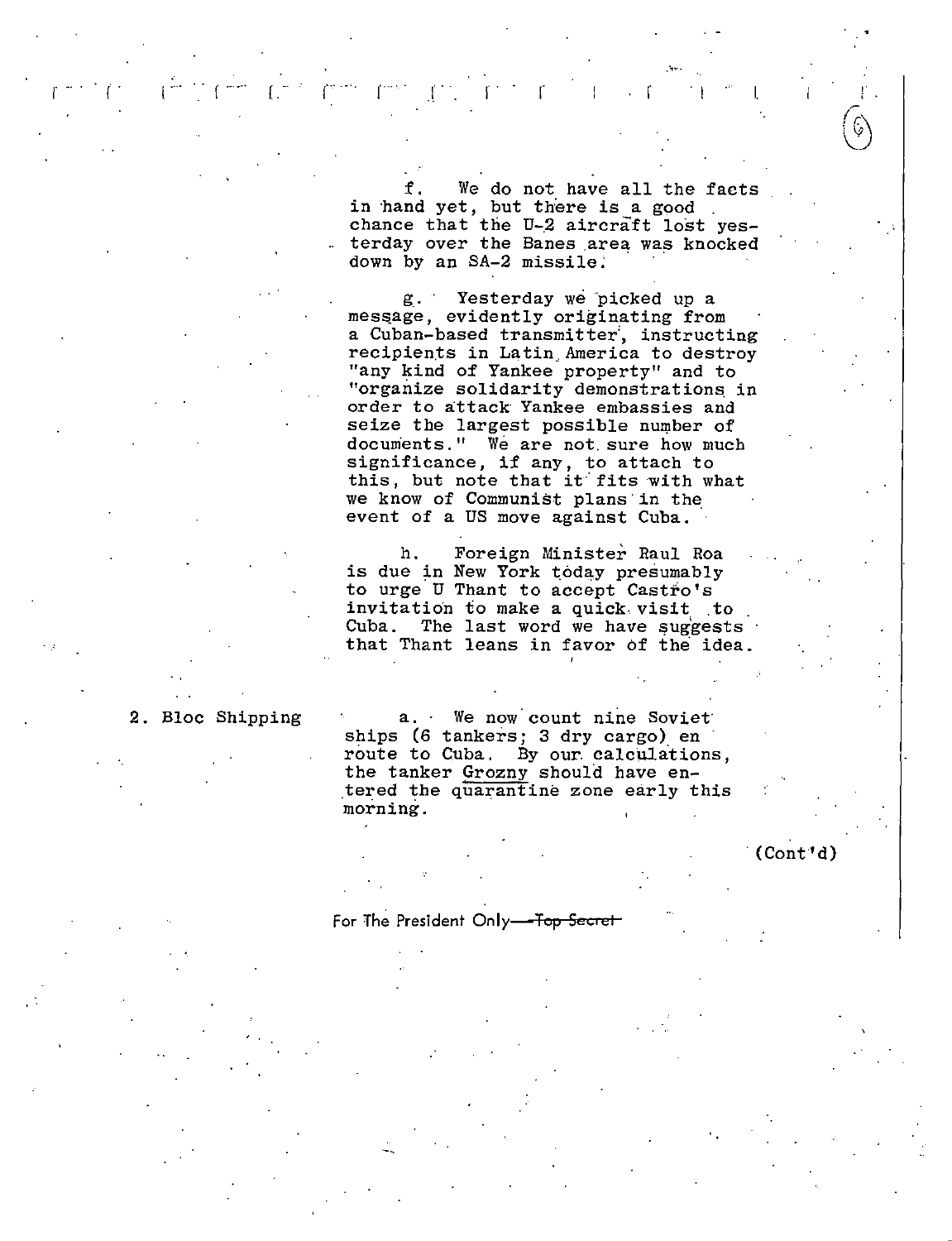An East German passenger  $\mathbf{b}$ . ship and a Polish freighter are due in Cuban ports today.

 $\mathbf{c}$ . It now looks as though. there are four Soviet submarines operating in or near the quarantine zone. Another may be operating with the Terek just west of the Azores, and a sixth is probably en route to the North Atlantic. None of these is a missile boat.

 $3.$ **Bloc Reactions** 

50X1, E.O.13526

There has been no signifi $a<sub>1</sub>$ cant change in the bloc's military posture since yesterday. We are unable to confirm that the East German Army went on the alert on Wednesday.

b. Bloc propaganda this morning began changing gears from praising Khrushchev's proposals for a settlement to sharp attacks on our turning them down. As expected, there has been no change in Peiping's line that the only right policy is one of no compromise.

In Eastern Europe, scat- $\mathbf{c}$ . tered instances of scare buying, hoarding, and blackmarketeering are symptomatic of an underlying apprehensiveness over the way things are going.

 $\text{Cont } \text{Id}$ 

For The President Only-Top Secret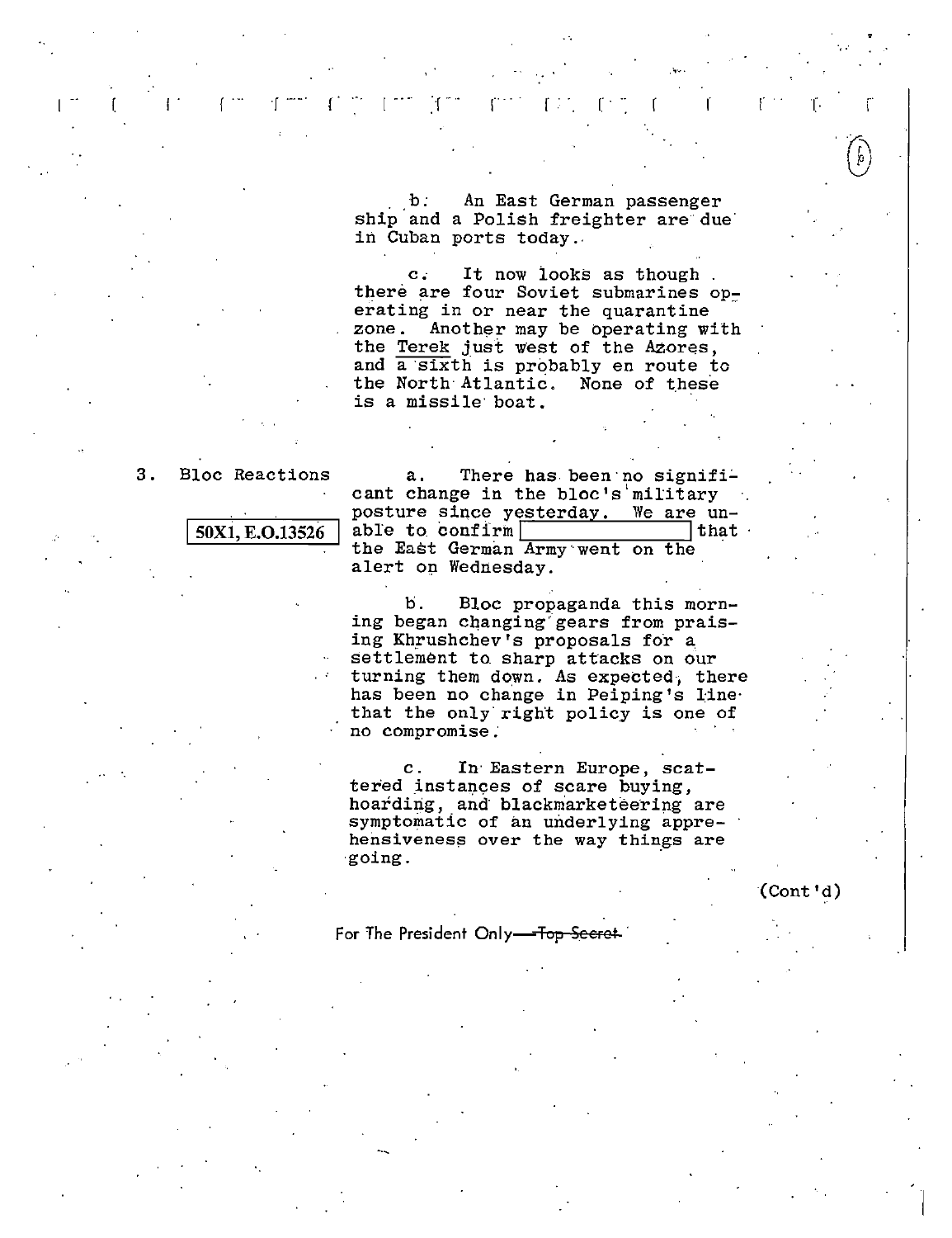d. During the past month, Mos d. During the past month, l<br>cow has increased its daily radio broadcasts. to Cuba from one hour to ten.

e. As of Thursday, the Voice of America Russian broadcasts were getting by Soviet jamming in the Mos cow area with a quality ranging from good to loud and clear.

### 4, Non-Bloc Reactions

'

 $\mathfrak{r}_i$  ,  $\mathfrak{r}_i$  ,  $\mathfrak{r}_i$  ,  $\mathfrak{r}_i$  ,  $\mathfrak{r}_i$  ,  $\mathfrak{r}_i$  ,  $\mathfrak{r}_i$  ,  $\mathfrak{r}_i$  ,  $\mathfrak{r}_i$  ,  $\mathfrak{r}_i$  ,  $\mathfrak{r}_i$ 

a. Returns are still coming on Khrushchev's proposals, but so far we have seen no surprises. Neutral sentiment for some sort of a quid pro quo settlement is strong.

b. Venezuela yesterday got out in front in Latin America by ordering a full-scale mobilization of its armed forces. · This action followed closely on the heels of President Betancourt's declaring that the time had come to get rid of the Cuban threat "once and for all."

c. Bolivia has followed Brazil's lead in coming out in opposition to the application of stiffer measures against Cuba.

 $\mathcal{C}(\mathcal{C})$ 

For The President Only<del> Top Secre</del>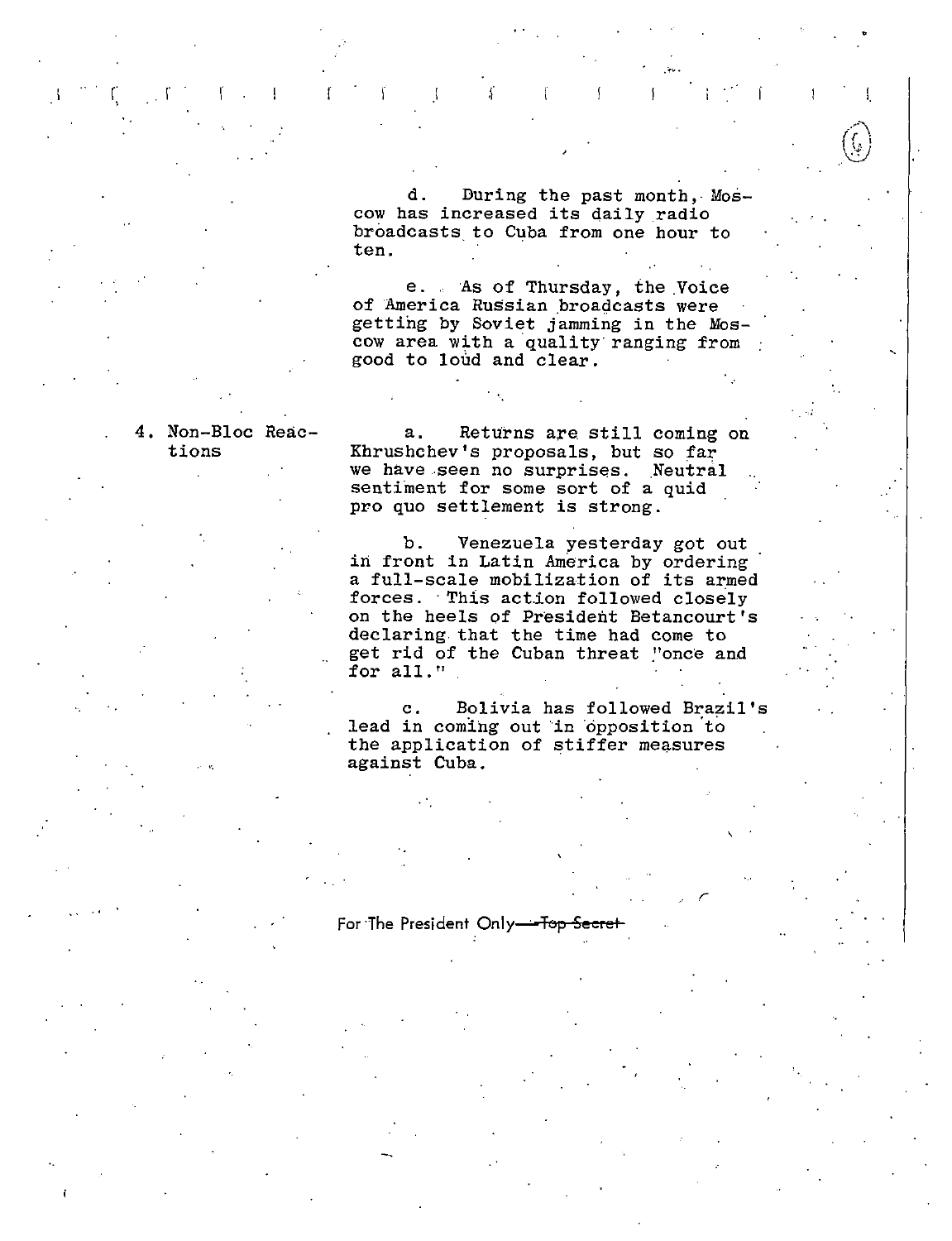6,



1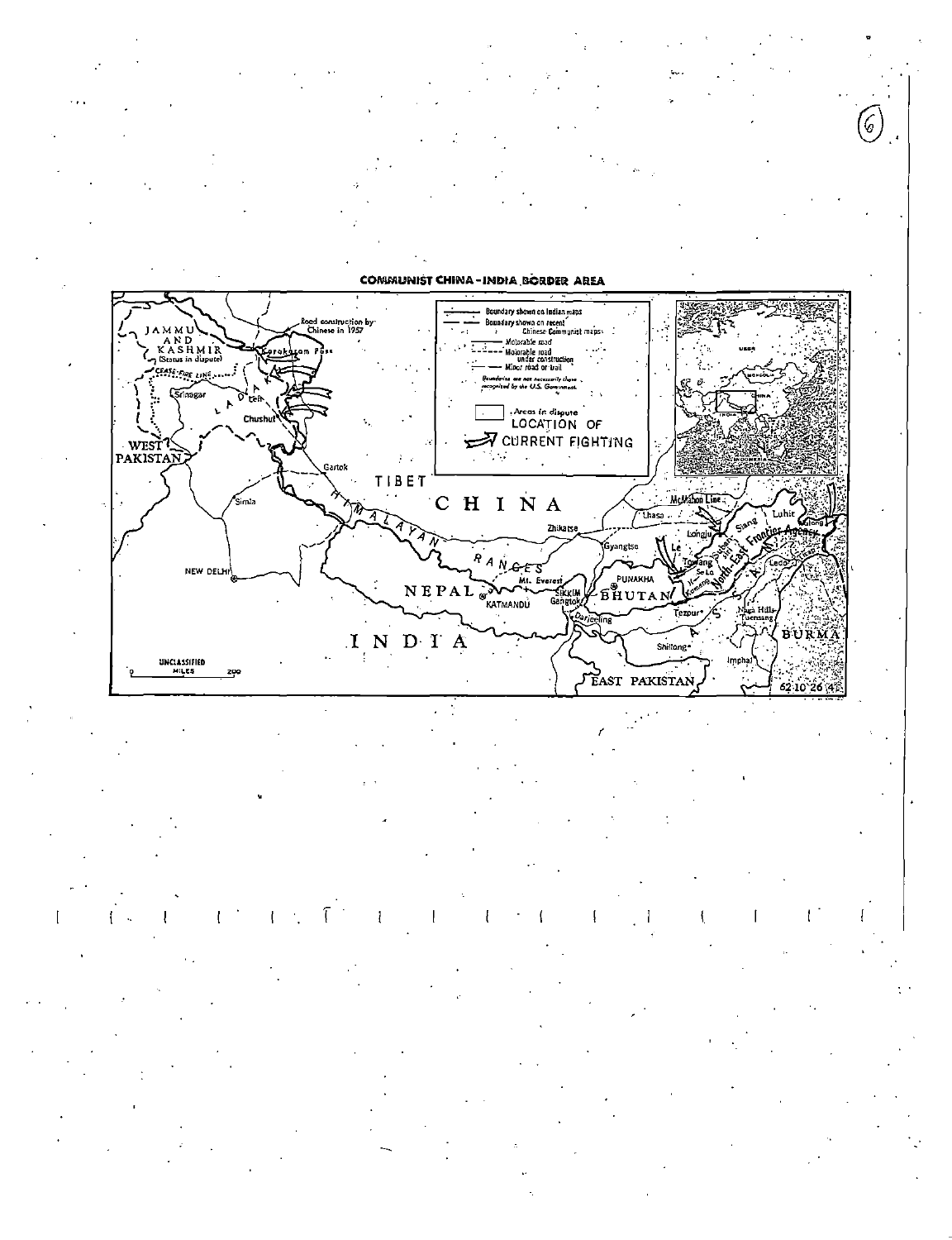50X1, E.O.13526

I

5. India-China a. Indian forces seem to be holding their ground at Chushu? in Ladakh and at Walong, which is situated at the extreme eastern end of the border. They are, however, still retreating in the central and western sectors of the Frontier Agency.

/

r ar i  $\mathbf{r}$  . The intervals of the intervals of  $\mathbf{r}$  . The intervals of  $\mathbf{r}$ 

b. We are seeing indications that the Chinese Communists, satisfied with the bloody nose they have. dealt the Indians, may now want to disengage and bring New Delhi to the conference table.

c. The latest of these is Peiping's intimation yesterday that it might be amenable to pulling its forces back behind the McMahon line. .It turned thumbs down, however, on the Indian demand that the situation be restored to what it was early last month.

d. With the government assuming emergency powers, some leaders of the "Chinese" faction of the Indian Communist Party, anticipating· a move for their arrest, are think-. ing of going underground. The party's records are reportedly being stashed away in prearranged hiding places.

e. Krishna Menon is still ducking brickbats coming in from all directions, but the latest word we have is that Nehru is resisting pressure to sack him.

.,

For The President Only-Top Secret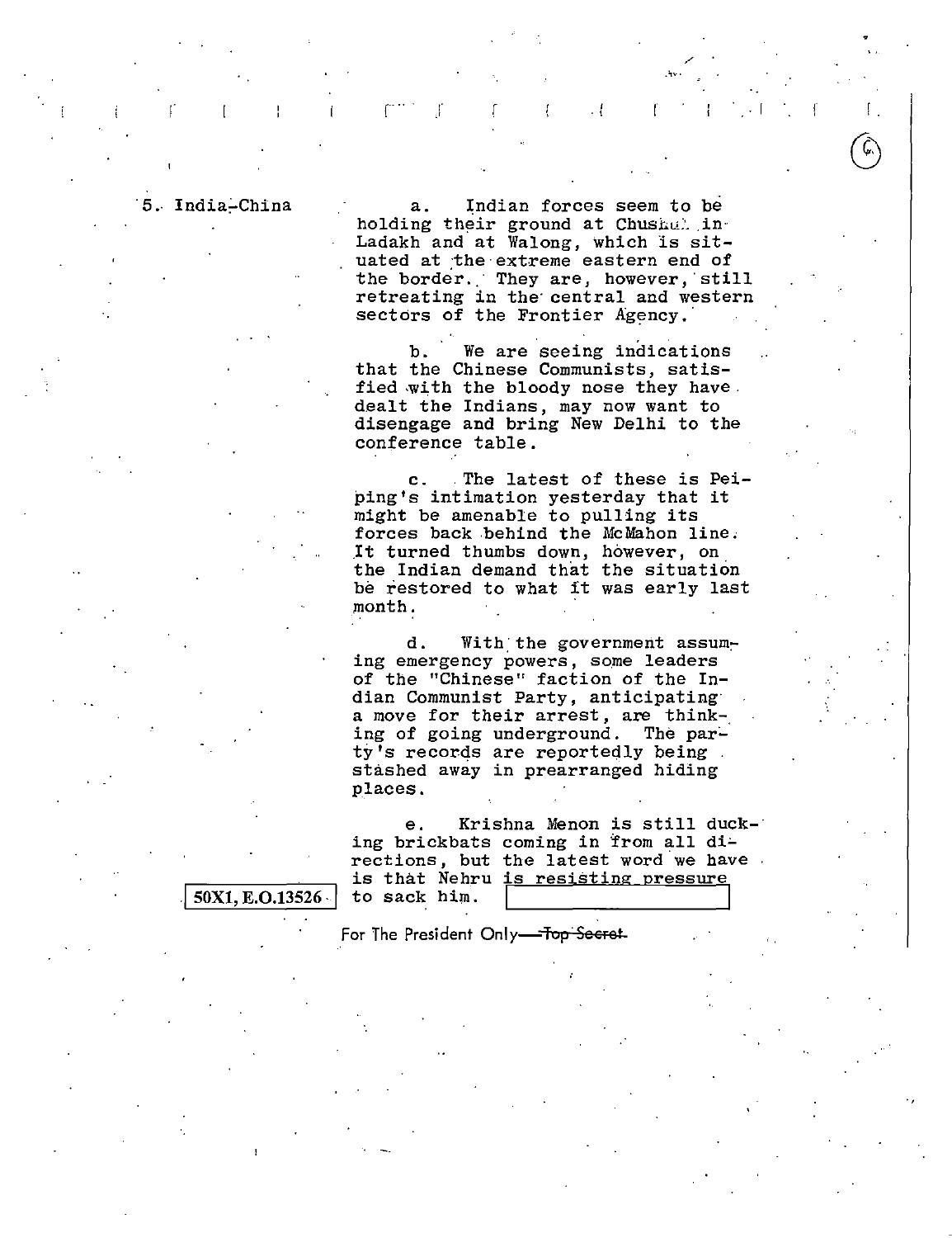6. UN-Congo a. U Thant's military adviser has asked.Pakistan to supply UN forces in the Congo with six F-86s to replace the three withdrawn by Ethiopia. He is not hopeful of a favorable response, but thinks Karachi might' go for a deal.where it· would provide the pilots, if the US would provide the planes.

. The contract of the contract of the contract of the contract of the contract of the contract of the contract of the contract of the contract of the contract of the contract of the contract of the contract of the contrac

In the function of the function of the function of the function of the function of the function of the function of the function of the function of the function of the function of the function of the function of the functi

b. We are also told that the 1,000-man Tunisian contingent will be pulled out for good by the end of the year. The story is that Tunis, anticipating tense relations with Al-.geria, wants to. keep all. its forces close to home. The UN is breathing ·easier on this 'one, however, now that Indonesia has agreed to lend a hand.

For The President Only-Top Secret

..,...